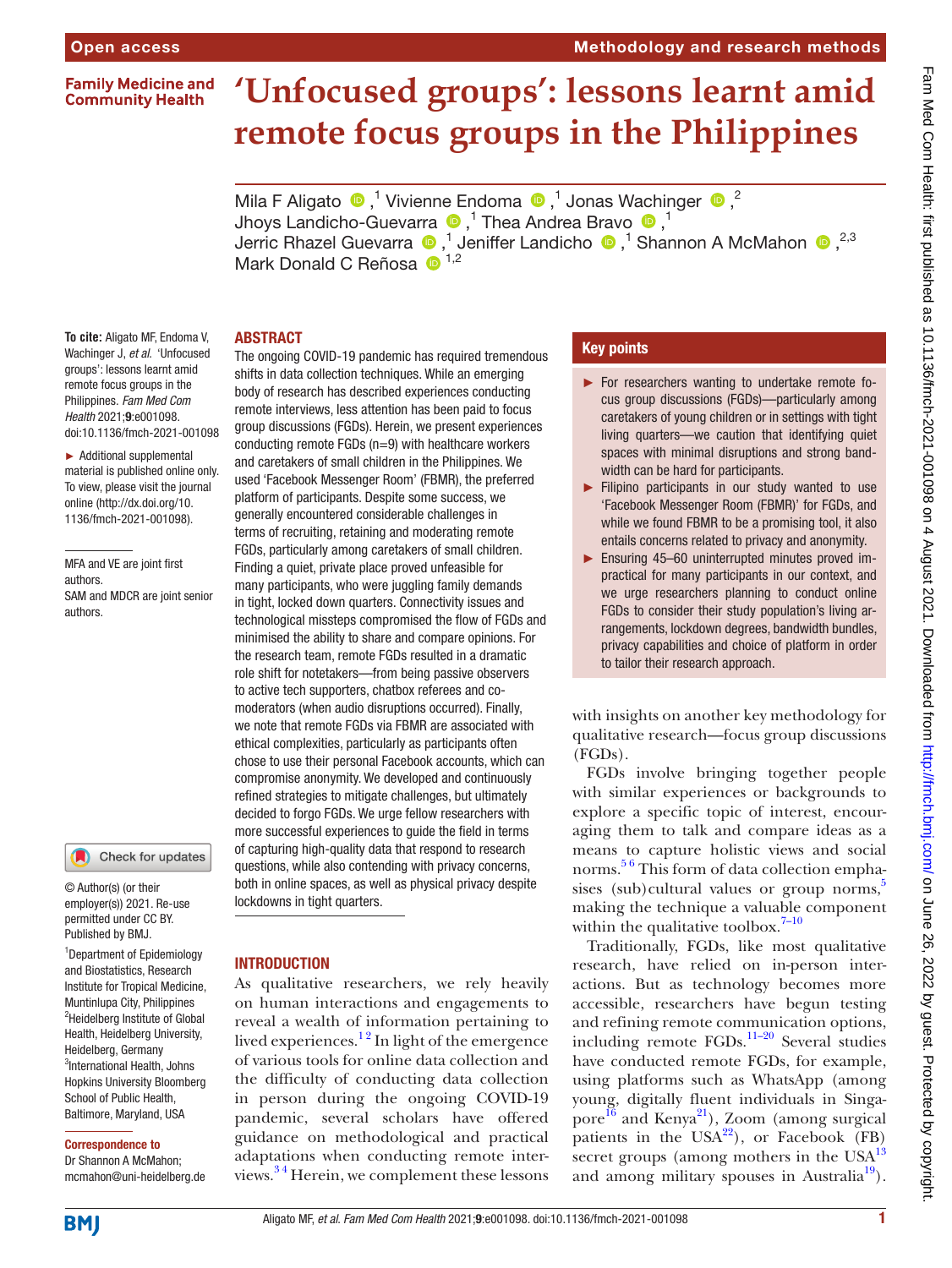Some scholars also developed their own platforms to conduct remote FGDs, including chat rooms developed on a web-based platform with young persons in Sweden<sup>18</sup> and the use of Computer-Mediated Communication methods with transgender women in the USA.<sup>[17](#page-6-5)</sup> These methods were identified as promising alternatives to in-person FGDs, but mostly built on experiences from populations within high-income countries or populations within low/middle-income countries (LMICs) who are young and digitally savvy. Guidance on different platforms and their potential to reach populations in LMICs with a lower digital literacy is limited.

In this paper, we discuss our experiences conducting remote FGDs using the newly developed platform 'FB Messenger Room' (FBMR), and the trade-offs in choosing this platform as opposed to others. We also present our general experiences conducting remote FGDs, including how we ourselves initially struggled with this shift, how the notetaker's role in the FGDs changed, and the differences in recruiting and retaining participants.

#### 'Project SALUBONG' and our research team

The FGDs described in this article were conducted as part of a larger mixed-method study on vaccine hesitancy in the Philippines. $^{23}$  Using human-centred design, the research examines how families and providers feel about vaccines, how their attitudes and perceptions of vaccines have changed over time, and how individuals feel about an intervention to promote vaccine confidence.

The members of our research team have previously designed, implemented, and evaluated health interventions to address neglected and infectious diseases (eg, childhood pneumonia, leprosy, malaria, helminths, schistosomiasis, etc) across health facilities in the Philippines drawing on a range of qualitative techniques. The two lead authors of this study (MFA and VE), who led the FGDs presented here, have more than two decades of combined experiences moderating or facilitating in-person FGDs.

#### Choice of platform and preliminary considerations

Our FGDs were initially planned to be conducted in person. However, in March 2020, the Philippines was placed under community lockdown, including movement restrictions in Metro Manila and neighbouring regions (including Calabarzon region, which is our study site). $24$ This abrupt shift required Filipinos, especially employees and students, to heavily depend on the internet for remote learning and working.<sup>2</sup>

In this context, and considering the timely nature of our research topic, we decided to shift data collection online. Initially, we considered using Zoom to conduct FGDs as it provides a range of privacy controls and features, and as our team was already familiar with it. However, based on previous experience when conducting remote in-depth interviews (IDIs), we decided to give participants the option to choose among several platforms including: FB messenger, Zoom, Skype and Google Meet.<sup>[3](#page-5-1)</sup> Our target participants described a high level of familiarity and general preference for FB Messenger, which made it our top choice.

FBMR, introduced by FB in April 2020, allows users to create a room and invite anyone, with or without an FB account, to join a video call. Designed to compete with other platforms,  $26 \times 27$  FBMR presents an alternative for hosting group calls with up to 50 people, with no limits in terms of call duration and with built-in controls for privacy and security. $26\frac{27}{10}$  With these built-in controls, administrators can lock rooms and remove individual participants. Participants can leave rooms at any time and report rooms to FB administration. However, FBMR lacks end-to-end encryption,<sup>28</sup> which is offered by similar applications,  $29$ and poses a number of privacy concerns outlined below (see the 'Privacy settings and ethical complexities: a word of caution' subsection below).

Platforms and services provided by FB are highly accessible and accepted in the Philippines. As of January 2020, the Philippines has an estimated 73million social media users (among a total population of 107million as of 2019<sup>30</sup>), an 8.6% increase from April 2019,<sup>31</sup> with an expected increase to  $88$  million by  $2025.<sup>32</sup>$  $2025.<sup>32</sup>$  $2025.<sup>32</sup>$  Filipinos spend an average of 10 hours a day online (more than any other country) with a rising dependence on mobile internet and smartphones.<sup>33</sup> <sup>34</sup> Philippine phone network providers offer packages that compel FB usage (ie, free use of FB, but limited to browsing, posting, liking and sharing FB posts, or steeply discounted data packages that entail unlimited use of FB with certain data premiums). $35-37$ This has resulted in a tremendous spread of FB in the country, which is further accelerated by the efforts of news sources, political actors and social networks to engage directly with people through this platform.<sup>38</sup> As at least one prominent observer has noted that in the Philippines, the use of the internet is nearly synonymous with the use of FB. $^{39\,40}$ 

We conducted a detailed comparison of the two leading potential platforms, FBMR and Zoom (see [online supple](https://dx.doi.org/10.1136/fmch-2021-001098)[mental table 1\)](https://dx.doi.org/10.1136/fmch-2021-001098), comparing relevant aspects such as data usage consumption, subscription requirements and fees (which would determine affordability), as well as privacy settings and additional features such as session recording. Based on these considerations and the fact that most participants within our broader study consistently expressed preference for FB as a platform, FBMR emerged as the preferable tool. At the time of writing, we have conducted nine FGDs using FBMR; four with community health workers (n=20; aged 31–60 years), and five with parents (n=27; aged 16–55 years), who have previously refused or accepted vaccines for their children (divided by decision-making pattern).

# Preparing and conducting FGDs on FBMR

Prior to shifting FGDs to FBMR, we undertook the following training and preparation exercises for our team: (a) a brief introduction by an information technology (IT) expert (JRG) on FBMR's features and how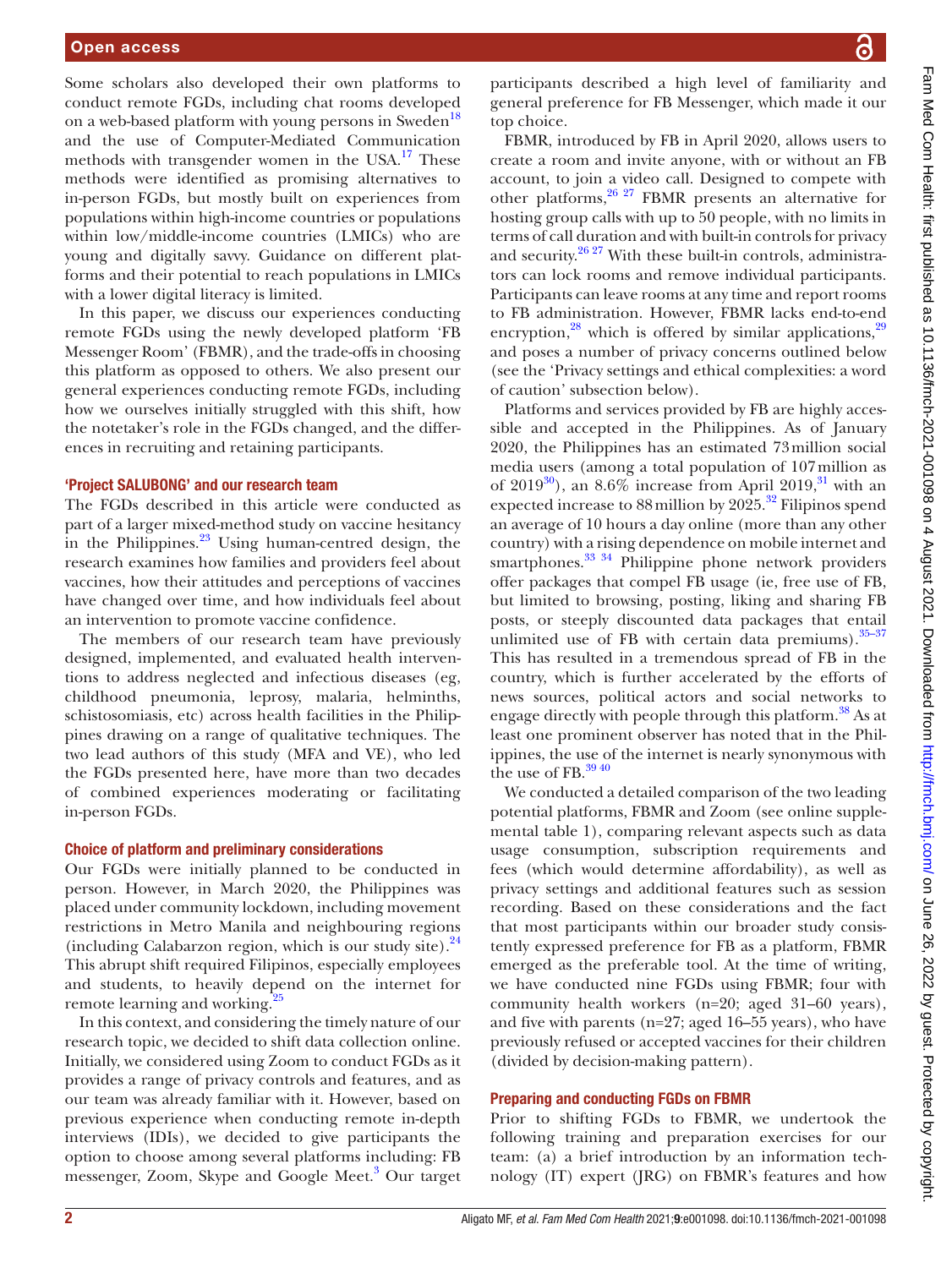<span id="page-2-0"></span>

| <b>Table 1</b> Challenges and adaptations of remote FGDs via FBMR                                                                                                                                                                                                                                                                                                                                                                                                                                             |                                                                                                                                                                                                                                                                                                                                                                                                                                                                                                                                                                                                                                                                                                                                  |
|---------------------------------------------------------------------------------------------------------------------------------------------------------------------------------------------------------------------------------------------------------------------------------------------------------------------------------------------------------------------------------------------------------------------------------------------------------------------------------------------------------------|----------------------------------------------------------------------------------------------------------------------------------------------------------------------------------------------------------------------------------------------------------------------------------------------------------------------------------------------------------------------------------------------------------------------------------------------------------------------------------------------------------------------------------------------------------------------------------------------------------------------------------------------------------------------------------------------------------------------------------|
| <b>Remote FGD procedure</b>                                                                                                                                                                                                                                                                                                                                                                                                                                                                                   | <b>Adaptations and recommendations</b>                                                                                                                                                                                                                                                                                                                                                                                                                                                                                                                                                                                                                                                                                           |
| <b>Setting up FGD session</b>                                                                                                                                                                                                                                                                                                                                                                                                                                                                                 |                                                                                                                                                                                                                                                                                                                                                                                                                                                                                                                                                                                                                                                                                                                                  |
| ▶ Obtain informed consent (individually, online, prior<br>to FGD session).<br>Search and verify FB Messenger accounts of<br>participants.<br>▶ Create FBMR ('Anyone with the Link' option should<br>be selected when creating the room).<br>▶ Copy and send meeting link to participants.<br>Send participants a reminder message (ie, short<br>background of the activity, date, time).<br>$\triangleright$ Confirm participants have accepted the invitation<br>on their FB Messenger prior to the session. | ▶ Provide participants with load cards/mobile data credit (ensures<br>connectivity of participants and minimises their expenses).<br>Advise participants to look for a quiet private place, if available.<br>► Ask participants for their FB Messenger account name and any description<br>of their profile picture (eg, photo colour, background, wearing hat, etc) to<br>ensure that only study participants are invited to the room.<br>▶ Provide those without an FB Messenger account with the meeting link and<br>information on how to join via text or any other messaging application.<br>Advise participants to update FB Messenger application prior to the FGD to<br>avoid difficulties when trying to join the FGD. |
| <b>Executing the FGD</b>                                                                                                                                                                                                                                                                                                                                                                                                                                                                                      |                                                                                                                                                                                                                                                                                                                                                                                                                                                                                                                                                                                                                                                                                                                                  |
| $\triangleright$ Anyone with the link can automatically join, so<br>ensure that only verified participants are accepted.<br>> Discuss session rules, highlighting those pertinent<br>to an online format (eg, not recording the session,<br>no photos or screen grabs).<br>Introduce yourself as the moderator and the<br>notetaker (as well as any additional study staff,<br>such as IT specialist).                                                                                                        | $\triangleright$ Make use of the 'mute participants' function (available to the person who<br>created the room, that is, the notetaker) to minimise background noise.<br>However, only participants can unmute themselves (remind them to unmute<br>when answering).<br>▶ Be attentive for cues indicating participants being distracted (eg, doing<br>household chores or activities at the side). Call them, ask their viewpoints,<br>and bring them back to the conversation. Use 'roll calls' when necessary.<br>Type questions in the chat (notetaker) in case some participants have<br>difficulties hearing the questions.                                                                                                |
| <b>End of session</b>                                                                                                                                                                                                                                                                                                                                                                                                                                                                                         |                                                                                                                                                                                                                                                                                                                                                                                                                                                                                                                                                                                                                                                                                                                                  |
| ► Close the room (click 'end').<br>Delete any remaining messages in the room group<br>chat.                                                                                                                                                                                                                                                                                                                                                                                                                   | $\triangleright$ Keep track of participants leaving the meeting early, and follow-up with<br>them as needed.<br>▶ Note that the in-meeting group chat remains accessible even if the room<br>has 'ended' requiring the research team to delete the messages to ensure<br>confidentiality.                                                                                                                                                                                                                                                                                                                                                                                                                                        |

FB, Facebook; FBMR, FB Messenger Room; FGDs, focus group discussions; IT, information technology.

to navigate FBMR including how to set preferences for the session, how to invite participants to join and how to be in control during the session; (b) a pilot run within the team via FBMR; and (c) the IT expert mentoring and assisting with the workarounds during the first FGDs. Our experiences in the broader research project with general participant recruitment and data collection preparation are outlined elsewhere<sup>3</sup>; we therefore focus on setting up and executing FGD sessions (see [table](#page-2-0) 1).

# Acquiring consent, recording and storing of data

Participants provided written informed consent individually prior to the FGD; consent forms stated that discussions would take place online. Once participants agreed to participate, they were sent an informed consent form in advance via courier or with the help of local healthcare workers. The process of signing consents was captured during individual recorded FBMR video calls, explaining every part of the consent form and that it would be conducted online using the same platform. The process concluded with a 'selfie consent' where the respective participants took a picture while holding their signed consent sheets.<sup>[3](#page-5-1)</sup>

Video and audio recordings were recorded using Movavi Screen Capture (Movavi, V.11), and a physical audio recorder as backup. All data gathered were anonymised, number coded and stored in password-protected

computers, and all data will be destroyed after the study completion and publication of findings.

# GENERAL CONSIDERATIONS REGARDING REMOTE FGDS Notetaker: from 'passive' to 'active'

The role of a notetaker in an in-person FGD is to take detailed notes during the session, and to capture nonverbal cues and information. $41$  Over the course of our remote FGDs, we experienced several circumstances where the notetaker had to assume a more active role.

From setting up the FGD room to following up with participants after a session's end, the notetaker oversaw logistics: creating the room, inviting participants, video or audio recording the session, contacting the IT on-call in the event of technological problems during sessions and deleting messages in the in-meeting chat box to prevent participants from taking screen grabs of the conversations in the chat. We found that it was often distracting or intrusive to have an IT person in the FGD (as we felt that it created an imbalance in terms of number of research staff vs number of participants and it was challenging in terms of coordinating staff availability), so our notetaker needed to become conversant on IT troubleshooting. The notetaker was in charge of all in-meeting controls (such as muting participants and removing participants) and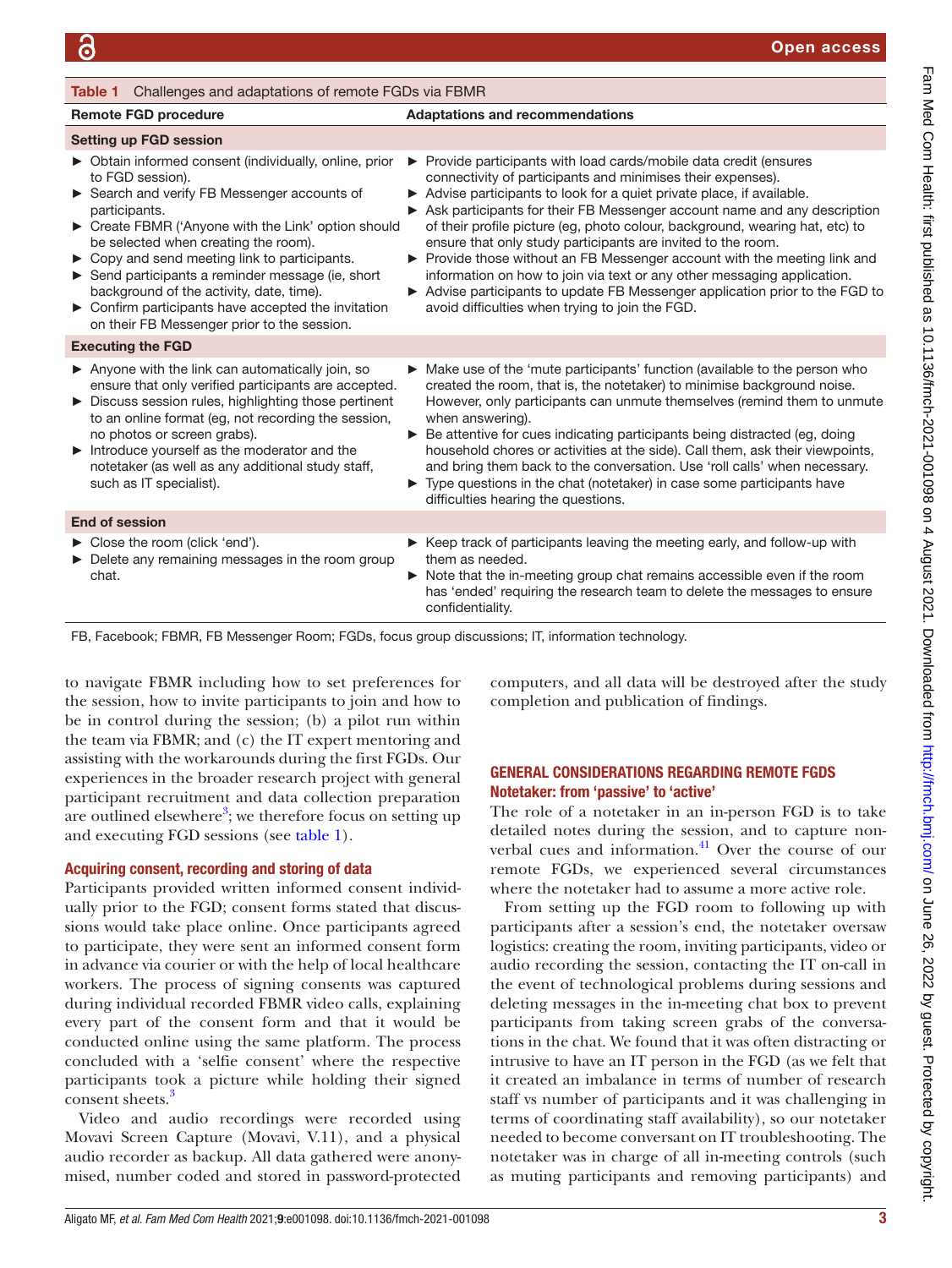followed up with participants who lost connection or had technical problems while the session was underway. Additionally, in cases when the moderator had sudden declines in signal strength or stability, the notetaker stepped in to moderate the discussion. Describing this experience, our notetaker used phrases such as 'exhausting and stressful', 'total madness', 'a beautiful disaster' or 'like herding cats'.

One limitation of FBMR that transpired during FGDs was that only six participants are visible to the moderator on the computer screen at any time. The notetaker therefore had to assist the moderator in informing who among the other participants wanted to contribute to the discussion. At the end of the meeting, notetakers were responsible for closing the room and the safe keeping of session recordings on top of their typical duties as notetakers (noting non-verbal cues, gauging talking time of participants and following the flow of conversation, etc).

# The challenge of recruiting, retaining and engaging participants

Initially, given our preparation efforts, our experiences conducting remote IDIs<sup>[3](#page-5-1)</sup> and our proposed workarounds for FGDs, we felt hopeful that remote FGDs were feasible. However, challenges began even at participant recruitment. The recruitment of participants, particularly of parents of under-5 children, and FGD scheduling were considerable challenges. We relied heavily on healthcare workers to identify participants from local communities, but we felt that this was a restrictive approach compared with community canvassing and snowball methods we would normally employ. We repeatedly experienced participants backing out last minute (citing reasons such as the need to tend to their children, not having time or noting that all family members are present at the houses due to community lockdowns). In communitybased FGDs, finding families to replace 'no shows' can be mitigated by recanvassing a neighbourhood and inviting participants, which is challenging in online engagements. Furthermore, we found that in in-person FGDs, participants are less likely to be no shows or to prematurely depart sessions.

In our remote FGDs, caretakers of small children who signed in from home were especially likely to be distracted. Several mothers described an inability to hear with children present, feedback issues and a temptation to use this 'alone time' to check social media updates. FGDs with healthcare workers (even those who are parents of small children) were less often disrupted, which we attribute to the fact that these participants could join from their workplace (in health centres). Across participant types, maintaining interest in the subject matter proved challenging, which participants attributed to technical difficulties that made following the flow of FGDs difficult. We tried to send data bundles, troubleshoot with IT, shorten our guide and simplify our questions, but these did not sufficiently address the problem. We found that we could not gather consensus or further probe on issues because

those participants who were not speaking often were not following the conversation. This experience of having trouble maintaining interest and engagement throughout the FGD contrasted sharply with our experiences with remote IDIs<sup>[3](#page-5-1)</sup> where participants could be guided one on one through technical troubles, issues in terms of distraction were much lower, and we generally felt that the data quality was on par with in-person endeavours. In this regard, we felt that many of the measures used to show FGD participants that they are being listened to, and that their opinions and insights matter, especially maintaining eye contact and singular focus on the participants, were very challenging in remote FGDs.

#### Privacy settings and ethical complexities: a word of caution

We appreciate substantive and important debates regarding privacy settings of FB (eg, end-to-end encryption of video calls, data protection and security, fake accounts, etc). $42\frac{43}{12}$  We included steps to mitigate risks and privacy concerns including: (a) screening of the participants prior to invitation (and continuously checking for uninvited participants to be able to remove them immediately, which proved unnecessary in our FGDs); (b) closing the room and deleting in-meeting chats at the end of the session; and (c) creating and communicating ground rules to all participants before the start of the session, that is, no third-party application screen sharing, screen capture or video recording. We acknowledge the possibility that participants may use third-party recording applications to record FGD sessions, or they may screen grab messages amid in-meeting chats. As a precaution, we did not allow participants to type their answers or ideas in the chat (chat replies were allowed only in instances when sound quality was compromised, and clarification was necessary). In general, these concerns mirror ethical and privacy concerns that we view as applicable to all FGDs,[16–18 21](#page-6-0) where breaches of confidentiality, including unsolicited recording, are possible. Because it is always the responsibility of research teams to take precautions to minimise such risks, we do not view these as fundamental reasons to reject remote FGDs in FBMR.

We are also aware of ethical considerations that relate to identity and identifying features of both FGD participants and the research team. In regard to the former, we recruited participants with the help of community healthcare workers, who established first contact. After confirming (via phone) participants' desire to partake, and after receiving their permission to contact them via FB Messenger and to confirm their identity via their publicly available FB profile, we reviewed this information to confirm that this appeared to be the same person invited to the data collection activity. This helped us to avoid engagement with fake accounts. Nevertheless, screening participants' public FB profiles can raise concerns regarding the privacy of these data, and how to systematically limit the consideration of these data to the confirmation of participants' identity. In terms of our own identity, we decided to use our personal FB Messenger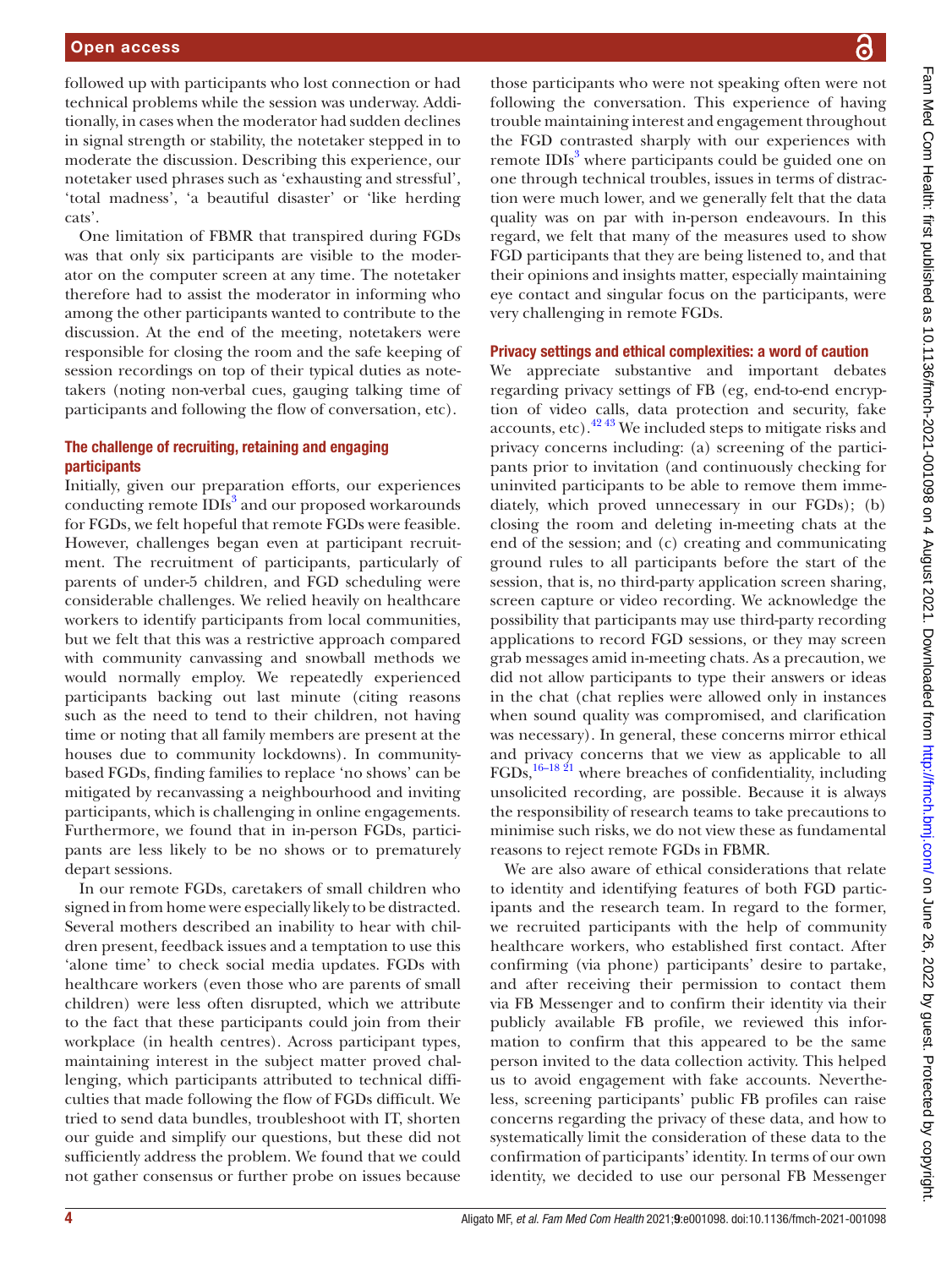Open access

accounts with profile pictures, as we perceived it to be a more authentic and legitimate approach compared with creating an official FB identity for the study. Nevertheless, the existence of an online identity and the manner in which this online persona and presence may affect our engagement with participants and vice versa merit consideration.

In the interest of promoting a sense of ease, we urged participants to consider the following privacy options: (1) create and use a fake account for the FGD (as long as we could verify their accounts prior to the scheduled remote FGD); (2) rename their existing accounts at the start of the session (reverting to their original account name after the close of the session if they wanted); and/or  $(3)$  use private browsers in mobile phones to maintain anonymity towards other participants in the session if they do not want to enter the room using their publicly available FB profile.<sup>44</sup> However, in the FGDs conducted to date, no participants decided to use one of these suggested anonymity-enhancing approaches.

#### **DISCUSSION**

Collecting research data amid the pandemic offers opportunities for qualitative researchers to develop new strategies to engage individuals residing in hard-to-reach settings.<sup>45</sup> The experiences outlined here, especially the difficulties to keep participants engaged over the course of the FGD, and our perception that the data obtained would not allow comprehensive answers to our research questions, led us to ultimately forgo remote FGDs. In lieu of FGDs, we proceeded with IDIs among community leaders and experts in social media, public relations and social marketing, who we felt could discuss social norms and community-held beliefs in meaningful detail.

Similar to our experiences, researchers in the USA have outlined issues of poor voice and video quality, and unreliable internet access,  $20\frac{20}{22}$  which are hard to mitigate since these depend on the participant environment and are beyond the control of the researchers. Despite these issues, other studies have also tried to develop the use of online audiovisual technologies or applications as they closely emulate face-to-face interactions.[20 22 46 47](#page-6-23) Studies have highlighted the need to employ practical adaptations such as reminders, prior assessments of participants' technological capacity and provision of technical support as needed.<sup>20 22 46 47</sup> In our experience, there were minimal technical difficulties encountered in each session, and this can be attributed to the chosen platform.<sup>22 46</sup> The provision of technical support from an IT specialist or in our case, the notetaker, proved to be sufficient in handling technical difficulties on both ends. Our pragmatic approach of limiting the number of participants in each focus group mirrors approaches of other research teams.[20 22 46–48](#page-6-23) Limiting the number of participants eases participant management and engagement but we nevertheless could not overcome challenges related to the visibility of participants on the computer screen. Toggling

screens to see several participants entails forgoing an ability to watch everyone at once; we therefore sensed that we were missing valuable non-verbal cues, which is vital to successful FGDs.

The technical aspects discussed in this paper were minor contributors to our decision to forego FGDs. Broader environmental aspects proved to be a major deciding factor, one that we as researchers did not fully appreciate until we encountered the aforementioned challenges. The drawbacks of higher dropout rates and participants being distracted by their physical environment have been echoed in studies from the UK<sup>46</sup> and the USA.<sup>47</sup> In our experience, participants who were distracted during the session were more prone to dropout early, giving other participants leeway to do the same. Additionally, while background noise could be mitigated by muting participants,  $2^2 \frac{46 \frac{47}{3}}{4}$  distractions brought about by video projections (in our case, doing household chores, putting children to sleep and on-screen appearances by others in the household) proved to be challenging and could not easily be mitigated without compromising discussion.<sup>[46](#page-6-24)</sup> Further evaluation is needed with respect to participant environment, how to better mitigate challenges in advance and whether a forced removal from remote FGD sessions should be imposed, in the event that uncontrol-lable distractions arise.<sup>[46](#page-6-24)</sup>

While some researchers have argued that remote FGDs could be a promising alternative or complement to in-person FGDs, $^{20}$   $^{22}$   $^{47}$  our experiences suggest otherwise. Study topic, setting, and population might account for some of these differences and therefore merit careful consideration.[48](#page-6-26) The use of online platforms and social media applications (such as the FBMR) for remote data collection has proven helpful in reaching broader audiences, $16 \frac{19}{21}$  but requires close cooperation with ethical review boards to ensure that privacy and confidentiality are maintained[.45 49 50](#page-6-22) Our field experience suggests that remote FGDs, using audiovisual applications, might be a very worthwhile approach but that it can also be an exhausting and intense process that ultimately does not serve to answer a given research question.

#### Limitations and opportunities for further research

We are aware of the controversies surrounding the use of FB to collect people's personal data.<sup>51 52</sup> The current legal discourse around the ownership of private data on social networks (particularly FB) is complicated<sup>53 54</sup> and merits discourse that rests beyond the scope of this paper. Our data collection was done via FBMR, with the consent of participants (see informed consent form in [online](https://dx.doi.org/10.1136/fmch-2021-001098)  [supplemental file](https://dx.doi.org/10.1136/fmch-2021-001098) 2). We have no knowledge and have found no reliable sources that could outline whether FB records video chats such as those done in FBMR. We ensured, however, that neither the information about the FGD sessions nor information about the participants was posted publicly. The recordings we gathered from the FGD sessions, for the purpose of transcription and data analysis, were recorded using an external application.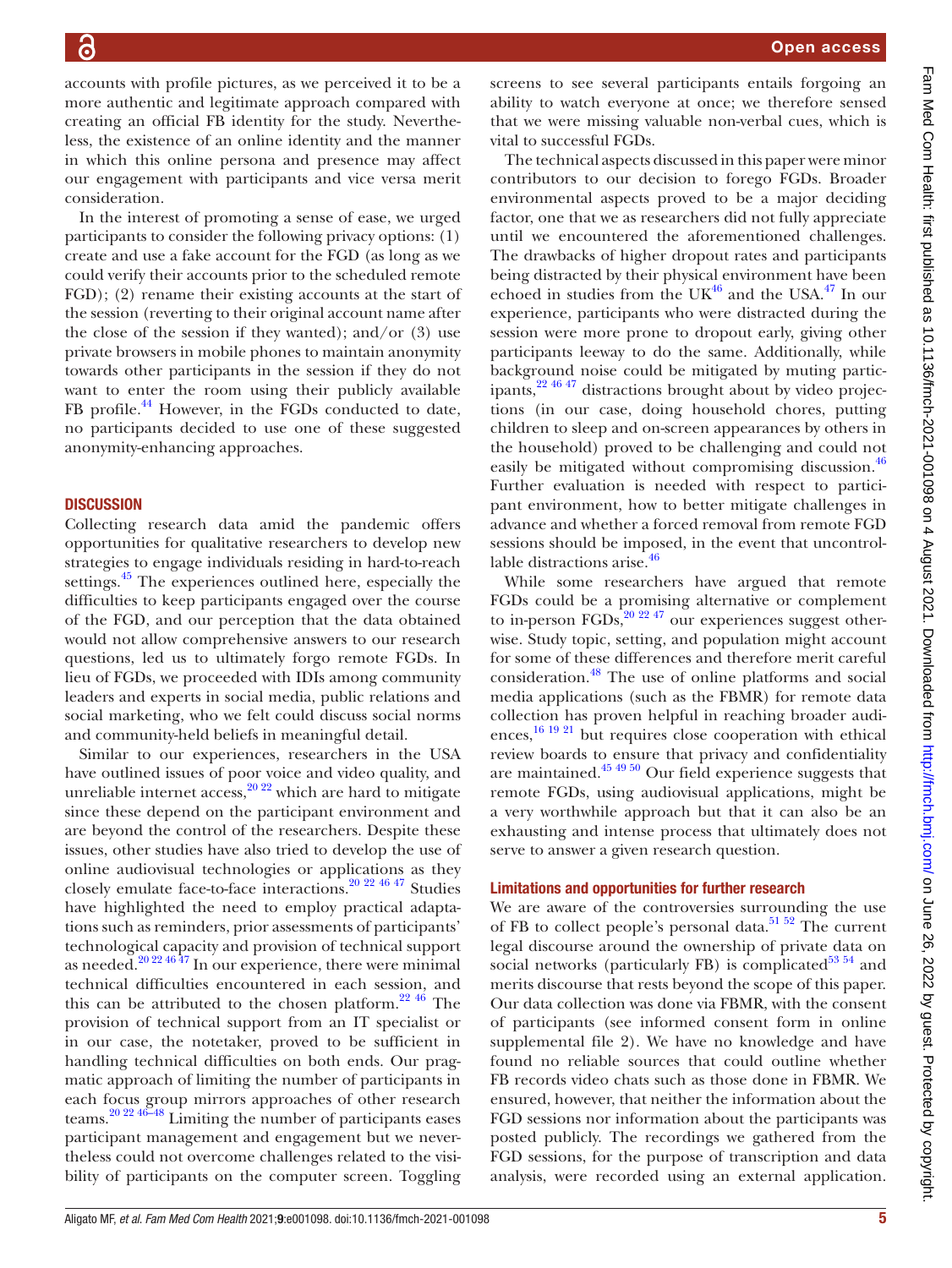These video clippings served as data and were therefore accessible to the research team. More practical adaptations could respond to calls for more insight into how we can address overwhelming concerns regarding privacy and confidentiality.

#### **CONCLUSION**

The COVID-19 pandemic forces us to revisit approaches to collecting qualitative data, particularly  $FGDs$ .<sup>445</sup> The collection of qualitative data—whether via chat or textbased methods, synchronous or asynchronous, video and/or audio-based approaches, interviews, FGDs or observations—is needed more than ever to ensure that the complexities of family and community health perspectives are seen, heard, documented and translated into programmes and policies.

Shifting from face-to-face to remote FGDs has proven challenging for us, and thus requires enhanced training and test runs to achieve optimal results. FGDs using FBMR are possible, but challenges in participant retention and engagement are considerable and tough to mitigate as participants' environmental distractions often overpower the flow of the discussion. This is especially true when aiming to engage study populations that often live in close quarters with individuals who are likely to be disruptive (children). Furthermore, we encountered ethical complexities in terms of maintaining participants' anonymity. In our experiences to date, we are not aware of privacy violations. However, continuous discussions with ethical review boards are critical to ensure that the basic tenets of privacy and confidentiality are maintained.

Despite our efforts to apply a series of adaptations to continue data collection, we ultimately decided that in the current lockdown situation, remote FGDs were not a viable method to address our study objectives. We hope that our experiences will spark a discourse on how to conduct ethical and trustworthy qualitative research during a pandemic, and will promote further development and validation of methodological approaches.

Acknowledgements We thank the Qualitative Research Seminar of Heidelberg Institute of Global Health for support in crafting a meaningful title for this paper. We also wish to acknowledge the broader Project SALUBONG team including Marianette Inobaya, Kate Bärnighausen and Nicanor de Claro III for their insights and support.

Contributors MFA, VE and MDCR wrote the first draft of the manuscript. JW, JL-G, TAB, JRG, JL and SAM contributed to the writing and edited the manuscript. SAM and MDCR supervised all the writing and editing of the manuscript. All authors have read, critically revised the paper and approved the final version of the manuscript.

Funding This work was supported by the Bill & Melinda Gates Foundation (OPP1217275). Under the grant conditions of the Foundation, a Creative Commons Attribution 4.0 Generic License has already been assigned to the Author Accepted Manuscript version that might arise from this submission.

**Disclaimer** The funders had no role in the decision to publish or preparation of the manuscript. The content is the responsibility of the authors and does not necessarily represent the views of any funder.

Competing interests None declared.

Patient consent for publication Not required.

Ethics approval Ethical approval was granted by the Institutional Review Board of Research Institute for Tropical Medicine, Philippines (2019-44) and the Ethical Commission of Heidelberg University, Germany (S-833/2019).

Provenance and peer review Not commissioned; externally peer reviewed.

**Supplemental material** This content has been supplied by the author(s). It has not been vetted by BMJ Publishing Group Limited (BMJ) and may not have been peer-reviewed. Any opinions or recommendations discussed are solely those of the author(s) and are not endorsed by BMJ. BMJ disclaims all liability and responsibility arising from any reliance placed on the content. Where the content includes any translated material, BMJ does not warrant the accuracy and reliability of the translations (including but not limited to local regulations, clinical guidelines, terminology, drug names and drug dosages), and is not responsible for any error and/or omissions arising from translation and adaptation or otherwise.

**Open access** This is an open access article distributed in accordance with the Creative Commons Attribution 4.0 Unported (CC BY 4.0) license, which permits others to copy, redistribute, remix, transform and build upon this work for any purpose, provided the original work is properly cited, a link to the licence is given, and indication of whether changes were made. See: [https://creativecommons.org/](https://creativecommons.org/licenses/by/4.0/) [licenses/by/4.0/](https://creativecommons.org/licenses/by/4.0/).

#### ORCID iDs

Mila F Aligato <http://orcid.org/0000-0002-5862-5324> Vivienne Endoma<http://orcid.org/0000-0002-0225-3939> Jonas Wachinger<http://orcid.org/0000-0002-5480-3138> Jhoys Landicho-Guevarra<http://orcid.org/0000-0002-0152-2658> Thea Andrea Bravo <http://orcid.org/0000-0003-3747-3103> Jerric Rhazel Guevarra <http://orcid.org/0000-0002-8078-4460> Jeniffer Landicho <http://orcid.org/0000-0002-4261-9296> Shannon A McMahon<http://orcid.org/0000-0002-8634-9283> Mark Donald C Reñosa<http://orcid.org/0000-0002-7414-7174>

#### **REFERENCES**

- <span id="page-5-0"></span>1 Isaacs A. An overview of qualitative research methodology for public health researchers. *[Int J Med Public Health](http://dx.doi.org/10.4103/2230-8598.144055)* 2014;4:318.
- 2 Scheelbeek PFD, Hamza YA, Schellenberg J, *et al*. Improving the use of focus group discussions in low income settings. *[BMC Med Res](http://dx.doi.org/10.1186/s12874-020-01168-8)  [Methodol](http://dx.doi.org/10.1186/s12874-020-01168-8)* 2020;20:287.
- <span id="page-5-1"></span>3 Reñosa MDC, Mwamba C, Meghani A, *et al*. Selfie consents, remote rapport, and Zoom debriefings: collecting qualitative data amid a pandemic in four resource-constrained settings. *[BMJ Glob Health](http://dx.doi.org/10.1136/bmjgh-2020-004193)* 2021;6:e004193.
- <span id="page-5-6"></span>4 Hensen B, Mackworth-Young CRS, Simwinga M, *et al*. Remote data collection for public health research in a COVID-19 era: ethical implications, challenges and opportunities. *[Health Policy Plan](http://dx.doi.org/10.1093/heapol/czaa158)* 2021;36:360–8.
- <span id="page-5-2"></span>5 Kitzinger J. Qualitative research. introducing focus groups. *[BMJ](http://dx.doi.org/10.1136/bmj.311.7000.299)* 1995;311:299–302.
- 6 Lakshman M, Charles M, Biswas M, *et al*. Focus group discussions in medical research. *[Indian J Pediatr](http://dx.doi.org/10.1007/BF02820688)* 2000;67:358–62.
- <span id="page-5-3"></span>7 Kyilleh JM, Tabong PT-N, Konlaan BB. Adolescents' reproductive health knowledge, choices and factors affecting reproductive health choices: a qualitative study in the West Gonja district in northern region, Ghana. *[BMC Int Health Hum Rights](http://dx.doi.org/10.1186/s12914-018-0147-5)* 2018;18:6.
- 8 Carrotte ER, Vella AM, Bowring AL, *et al*. "I am yet to encounter any survey that actually reflects my life": a qualitative study of inclusivity in sexual health research. *[BMC Med Res Methodol](http://dx.doi.org/10.1186/s12874-016-0193-4)* 2016;16:86.
- Mkandawire-Valhmu L, Stevens PE. The critical value of focus group discussions in research with women living with HIV in Malawi. *[Qual](http://dx.doi.org/10.1177/1049732309354283)  [Health Res](http://dx.doi.org/10.1177/1049732309354283)* 2010;20:p. 684–96.
- 10 Teshome GS, Modiba LM. Strategies to eliminate mother-to-child transmission of HIV in Addis Ababa, Ethiopia (qualitative study). *[Hiv](http://dx.doi.org/10.2147/HIV.S277461)  [Aids](http://dx.doi.org/10.2147/HIV.S277461)* 2020;12: :821–37.
- <span id="page-5-4"></span>11 Morgan D, Lobe B. *Online focus groups*, 2011: 199–230.
- 12 Tates K, Zwaanswijk M, Otten R, *et al*. Online focus groups as a tool to collect data in hard-to-include populations: *examples from paediatric oncology*. *[BMC Med Res Methodol](http://dx.doi.org/10.1186/1471-2288-9-15)* 2009;9:15.
- <span id="page-5-5"></span>13 Skelton K, Evans R, LaChenaye J, *et al*. Utilization of online focus groups to include mothers: a use-case design, reflection, and recommendations. *[Digit Health](http://dx.doi.org/10.1177/2055207618777675)* 2018;4:205520761877767.
- 14 Woodyatt CR, Finneran CA, Stephenson R. In-Person versus online focus group discussions: a comparative analysis of data quality. *[Qual](http://dx.doi.org/10.1177/1049732316631510)  [Health Res](http://dx.doi.org/10.1177/1049732316631510)* 2016;26:741–9.
- 15 Reisner SL, Randazzo RK, White Hughto JM, *et al*. Sensitive health topics with underserved patient populations: methodological